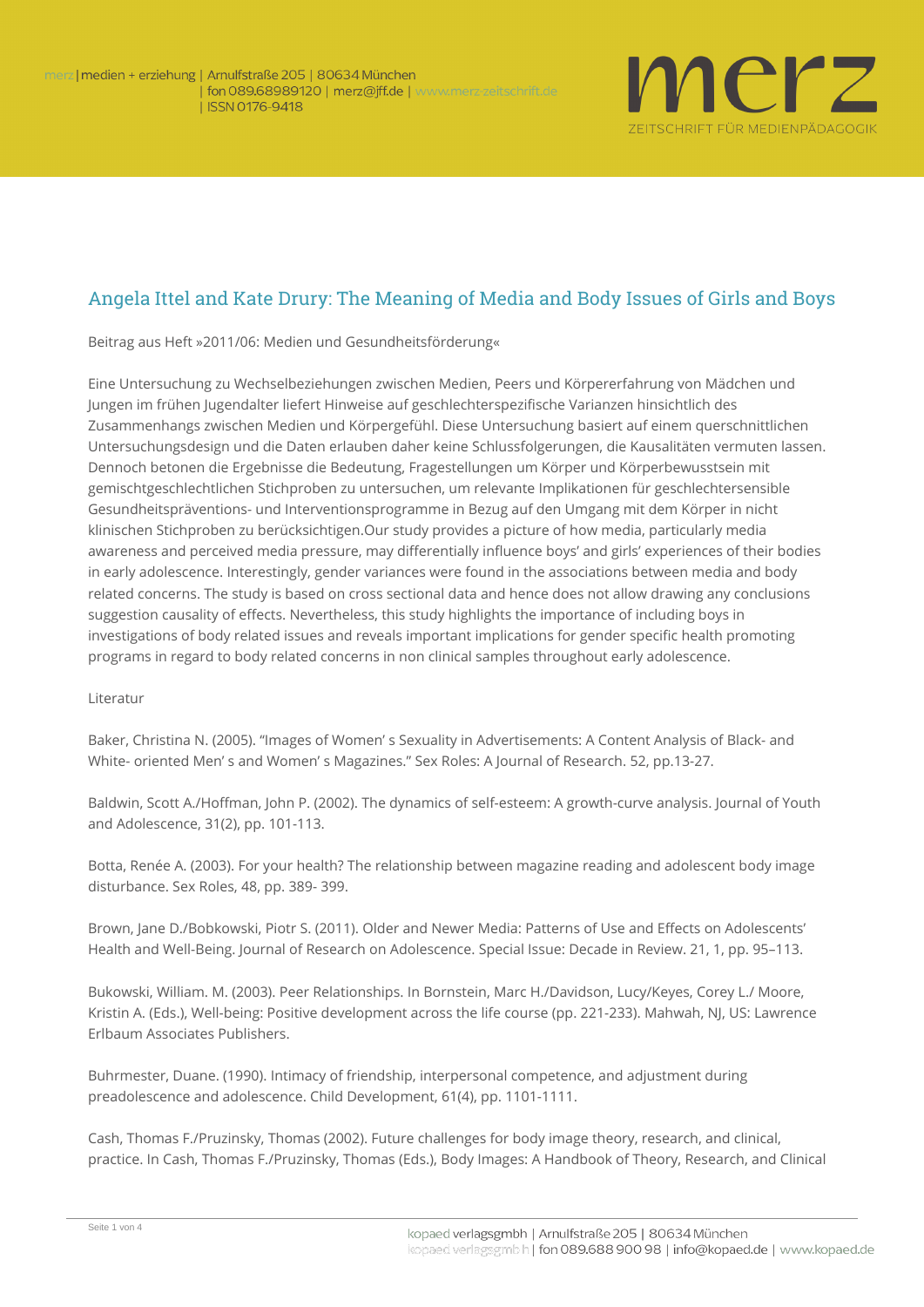

Practice (pp. 509-516). New York: Guilford Press.

Clay, Daniel/Vognoles, Vivian, L./Dittmar, Helga (2010). Body Image and Self-Esteem Among Adolescent Girls: Testing the Influence of Sociocultural Factors. Journal of Research on Adolescence (15),4, pp. 451–477.

Cusumano, D. L.,/Thompson, J. K. (2000). Media influence and body image in 8-11-year-old boys and girls: A preliminary report on theMultidimensionalMedia Influence Scale. International Journal of Eating Disorders, 29, pp. 37-44.

Eder, Donna/Evans, Catherine/Parker, Stephen (1995). School Talk: Gender and Adolescent Culture. Rutgers.Festinger/Leon. (1954). A Theory of Social Comparison Processes. Human Relations, 7, pp. 117-140.

Grabe, Shelly./Ward, Monique L./Hyde, Janet. S. (2008). The role of the media in body image concerns among women: A meta-analysis of experimental and correlational studies. Psychological Bulletin, 134, pp. 460-476.

Groesz, Lisa M./Levine Michael P./Murnen Sarah K. (2001). The effect of experimental presentation of thin media images on body satisfaction: A meta-analytic review. International Journal of Eating Disorders, 31, 1, pp. 1–16.

Halliwell, Emma/Dittmar, Helga (2004). Does size matter? The impact of model's body size on women's bodyfocused anxiety and advertising effectiveness. Journal of Social and Clinical Psychology, Vol. 23, No. 1, pp. 104-122.

Harrison, Kirstin/ Levine, Michael. P. (2008). Effect of media on eating disorders and body image. In Bryant, Jennings/ Oliver, Mary Beth (Eds.), Media effects: Advances in theory and research (3rd ed., pp. 490-516). Mahwah, NJ: Erlbaum.

Hoffmann, Dagmar (2010). Körperlichkeiten und Sexualität. In Vollbrecht, Ralf/Wegener, Claudia (Hrsg.), Handbuch Mediensozialisation. Wiesbaden: VS, S. 349-356.

Jones, Diana C./Crawford, James. (2006). The peer appearance culture during adolescence: Gender and body mass variation. Journal of Youth and Adolescence, 35. pp. 257-269.

Jones, Diana C./Vigfusdottir, Thorbjorg H./Lee, Yoonsun (2004). Body image and the appearance culture among adolescent girls and boys: An examination of friend conversations, peer criticism, appearance magazines, and the internalization of appearance ideals. Journal of Adolescent Research, 19, pp. 323-339.

Kling, Kristen C./Shibley Hyde, Janet/Showers, Carolin J./Buswell, Brenda (1999). Gender Differences in Self-Esteem: A Meta-Analysis, Psychological Bulletin, Vol.125(4), pp. 470-500.

Mask, Lisa/Blanchard, Céline M. (2011). The effects of "thin ideal" media on women's body image concerns and eating-related intentions: The beneficial role of an autonomous regulation of eating behaviors. Body Image, 8, 4, pp. 357-365.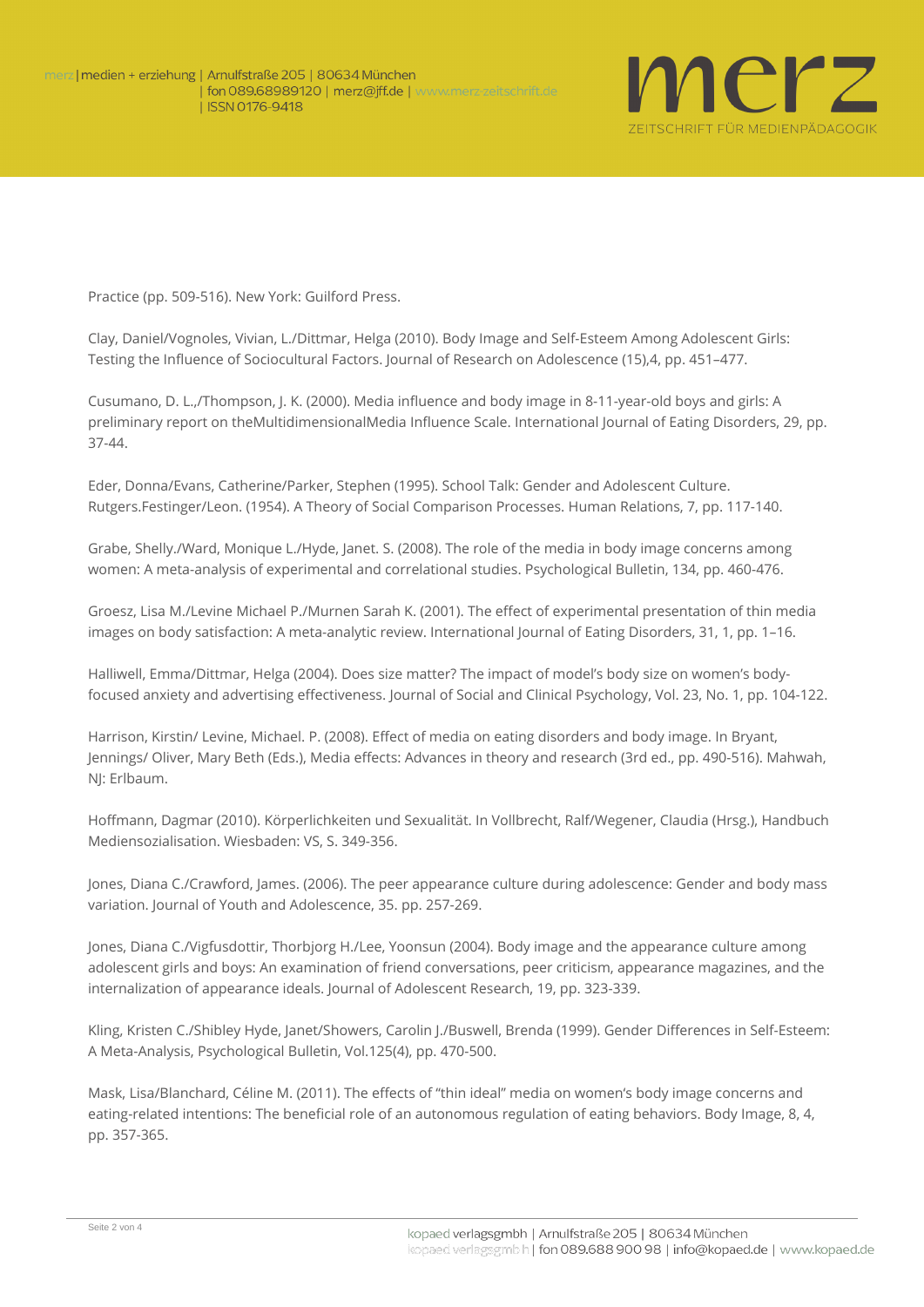

McCabe, Marita/Ricciardelli, Lina (2005). A prospective study of pressures from parents, peers, and the media on extreme weight change behaviors among adolescent boys and girls, Behaviour research and therapy, vol. 43, no. 5, pp. 653-668, Elsevier, Amsterdam, The Netherlands

McCabe, Marita/Ricciardelli, Lina/Banfield, Sophie (2001). Body image, strategies to change muscles and weight, and puberty. Do they impact on positive and negative affect among adolescent boys and girls?, Eating behaviors, vol. 2, no. 2, pp. 129-149.

McVey, Gail/Lieberman, Melissa/Voorberg, Nancy/Wardroper, Diana/Blackmore, Elizabeth/Tweed, Stacy (2003). Replication of a Peer Support Program Designed to Prevent Disordered Eating: Is a Life Skills Approach Sufficient for All Middle School Students? Eating Disorders, 11, pp. 187–195

Medienpädagogischer Forschungsverbund Südwest (2010). JIM-Studie 2010. Basisuntersuchungen zum Medienumgang 12-19jähriger. Stuttgart: Medienpädagogischer Forschungsverbund Südwest.

Mendelson, Beverly K./Mendelson, Morton J./White, Donna R. (2001). Body-Esteem Scale for Adolescents and Adults. Journal of Personality Assessment, 76, S. 90-106.

Mueller, Anna S./Pearson, Jennifer/Muller, Chandra/ Frank, Kenneth/Turner, Alyn (2010). "Sizing Up Peers: Adolescent Girls' Weight Control and Social Comparison in the School Context." Journal of Health and Social Behavior (51), pp. 64-78.

Nichter, Mimi (2000). Fat Talk: What Girls and Their Parents Say about Dieting. Cambridge: Harvard University Press.

Paxton, Susan. J. (2002). Research review of body image programs. An overview of body image dissatisfaction interventions. Melbourne, Victoria: Victorian Department of Health and Human Services.

Rosenberg, Morris (1965). Society and the adolescent self-image. Princeton, NJ: Princeton University Press.

Salk Rachel H./Engeln-Maddox, Renee (2011). 'If You're Fat, Then I'm Humongous!': Frequency, Content, and Impact of Fat Talk Among College Women. Psychology of Women Quarterly, 35, pp. 18-42.

Schooler, Deborah/Ward, Monique/Merriwether, Ann/Caruthers, Allison (2004). Who's That Girl: Television's Role In The Body Image Development Of Young WhiteAnd Black. Women Psychology of Women Quarterly, 28, 1, pp. 38–47.

Striegel-Moore, Ruth H./Franko, Deborah L. (2002). Body image concerns among girls and women. In Cash, Thomas F./Pruzinsky, Thomas (Eds.), Body images: A handbook of theory, research and clinical practice. pp. 183-191. New York: Guilford Press.

Sullivan, Harry. S. (1953). The interpersonal theory of psychiatry. New York: Norton.